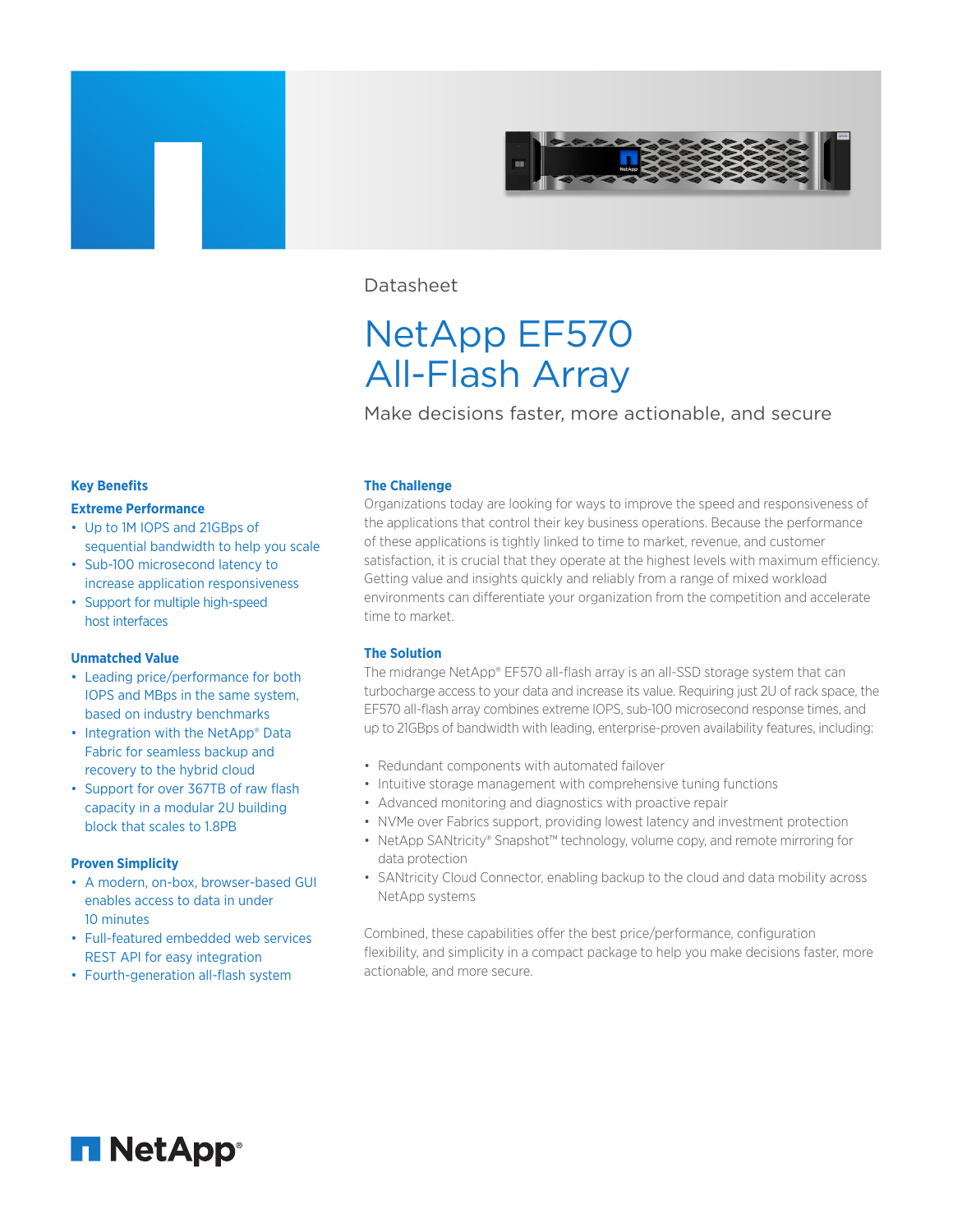# **Extreme Performance**

Designed specifically for mixed-workload environments, including big data analytics, technical computing, video surveillance, and backup and recovery, the EF570 all-flash array delivers over 1.0M sustained IOPS and response times in microseconds. Bandwidth-oriented workloads also benefit from the capability of the EF570 to provide up to 21GBps of throughput. The EF570 is also the first 2U array to support a broad range of high-speed host interfaces. To protect your investment in storage networks, the EF570 supports a broad range of high-speed host interfaces, including 32Gb Fibre Channel (FC), 25Gb iSCSI, 100Gb InfiniBand, 12Gb SAS, 100Gb NVMe over InfiniBand, and 100Gb NVMe over RoCE.

The EF570 increases performance for big data analytics applications such as Splunk by up to 2x, enabling you to search and analyze data in half the time. In customer deployments, the EF570 has cut video processing times by as much as 95%, reduced dataset analysis from weeks to hours, and accelerated response times for financial transactions by 4x. The all-flash design is built in a 2U enclosure and delivers the performance of over two thousand 15,000-RPM HDDs while requiring under 2% of the rack space, power, and cooling. With up to 98% reduction in space and power consumption, the EF570 all-flash array helps to significantly improve the overall efficiency of IT operations while continuing to meet performance requirements from business operations.

# **Unmatched Value**

The EF570 all-flash array offers industry-leading price/ performance in an enterprise-grade 2U system. With support for up to 367TB of flash capacity in a single modular 2U building block, the ultradense EF570 enables you to easily address everchanging business requirements. The EF570 provides investment protection to meet future demands without forklift upgrades through the ability to independently scale to 1.8PB of raw flash capacity and 1M IOPS.

# **Proven Simplicity**

The EF570 modular design and simple management tools make it easy to scale without adding management complexity. The modern, on-box, browser-based SANtricity System Manager GUI enables you to simplify deployment and get access to your data in under 10 minutes.

The EF570 all-flash array runs on the enterprise-proven SANtricity software platform. Optimized for flash, SANtricity software allows storage administrators to maximize performance and use of their EF570 through extensive configuration flexibility, custom performance tuning, and complete control over data placement. The SANtricity System Manager graphical performance tools provide key information about storage I/O from multiple viewpoints, allowing administrators to make informed decisions about configuration adjustments to further refine performance.

#### **High Availability and Enterprise Reliability**

The EF570 all-flash array was engineered from the start to support applications that are the heart of a corporation's business. Built with reliability in mind, the EF570 all-flash array leverages extensive expertise learned from more than 20 years of development experience and more than 1 million implemented systems to provide enterprise reliability in both the architecture and the software design. With fully redundant I/O paths, advanced data protection features, and extensive diagnostic capabilities, the EF570 storage systems enable you to achieve greater than 99.9999% availability and provide data integrity and security.

Designed to have no single point of failure, the EF570 all-flash array has fully redundant I/O paths with automated failover and extensive diagnostic capabilities that alert on and actively help resolve failures. SANtricity data assurance (based on the T10 PI industry standard) ensures data integrity and protects against silent data corruption. Storage administrators can make configuration changes and conduct maintenance without disrupting application I/O.

One of the most critical aspects of an enterprise solution is the ability to detect and resolve issues. In this area, the EF570 allflash array provides significant depth of capabilities, including:

- Extensive capturing of diagnostic data provides comprehensive fault isolation and simplifies analysis of unanticipated events.
- Intelligent management of SSDs offers wear life reporting and proactive warnings.
- Integrated Recovery Guru diagnoses problems and provides the applicable procedure to use for recovery.
- With NetApp Dynamic Disk Pools (DDP) and RAID 6, a drive rebuild continues even when an unreadable sector or second failure is encountered.
- NetApp Active IQ<sup>®</sup> provides proactive dispatch and maintenance.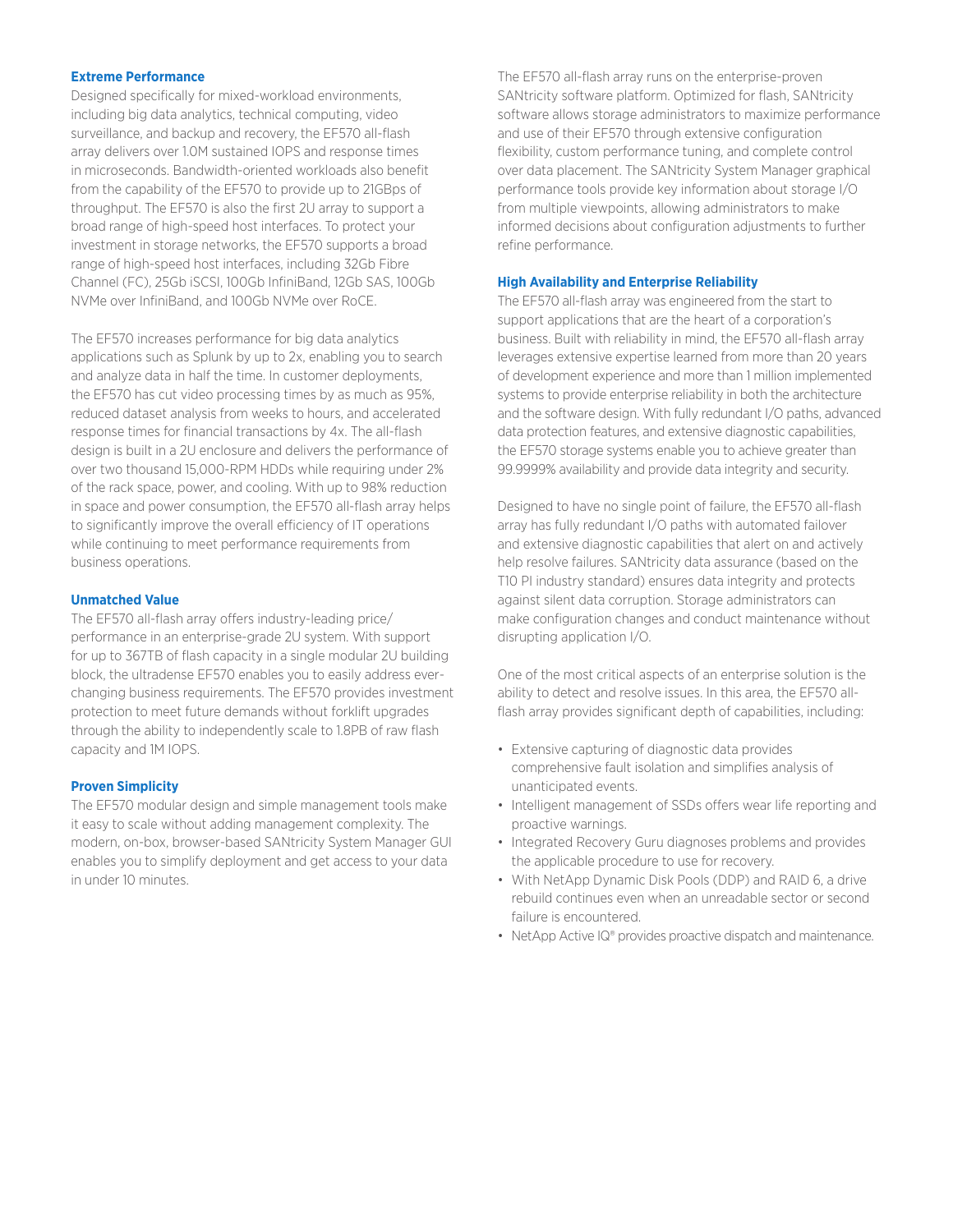# **Advanced Data Protection**

SANtricity DDP technology allows storage administrators to simplify RAID management, improve data protection, and maintain predictable performance under all conditions. DDP technology evenly distributes data, protection information, and spare capacity across the entire EF570 pool of drives, simplifying setup and maximizing use. This innovative technology minimizes the performance impact of a drive failure and can return the system to optimal condition up to 8x faster than traditional RAID. With shorter rebuild times and patented technology to prioritize reconstruction, DDP significantly reduces exposure to multiple failures, offering a level of data protection that simply can't be achieved with traditional RAID.

With SANtricity software, all management tasks can be performed while the storage remains online with complete read/write data access. Storage administrators can make configuration changes, conduct maintenance, or expand the storage capacity without disrupting I/O to attached hosts.

SANtricity software online capabilities include:

- Dynamic volume expansion allows administrators to increase the capacity of an existing volume.
- Dynamic segment size migration allows administrators to change the segment size of a given volume.
- Dynamic RAID-level migration changes the RAID level of a RAID group on the existing drives without requiring the relocation of data. Supported RAID levels are 0, 1, 5, 6, and 10.
- All firmware updates (controller, drive, IOM) are nondisruptive, with no interruption to data access.

To protect against data loss and downtime events, both locally and over long distances, the EF570 all-flash array offers advanced data protection that is common to enterprise storage. These features include:

- Snapshot copies. Create and restore point-in-time copies of datasets in less than a second to protect against accidental data loss on the local array.
- Volume copy. Create a complete physical copy (clone) of a volume for applications that require a full point-in-time copy of production data.
- Asynchronous mirroring. Replicate volumes over FC or IP long distance to remote sites to keep your business operations to running no matter what happens.
- Synchronous mirroring. Continuous volume replication over FC at campus distances.
- Cloud backup. SANtricity Cloud Connector enables flexible and cost-effective backup and recovery from on-premises storage to the cloud.

With the EF570 all-flash array, you can easily replicate data to another EF570 or to a NetApp E-Series system. With this capability, you can create a high-speed, low-latency recovery system that runs at the same speed as your production operations. You can also choose to fail over to a consolidated E-Series system with more cost-effective disk storage. This flexible design allows you to choose the profile of performance and cost that your business requires.

# "The EF-Series could handle 10 times the number of concurrent users in 95% less processing time, even while playing large video files."

Bill Kernan, CIO Western Oregon University

# **Secure Data, Secure Management**

NetApp SANtricity drive encryption combines local key management with drive-level encryption for comprehensive security for data at rest with no impact to performance. Because all drives eventually leave the data center through redeployment, retirement, or service, it's reassuring to know that your sensitive data isn't leaving with them. Customers can choose to manage the drive authentication keys natively for a simple lowest-cost solution or use a KMIP-compliant external key manager for centralized administration. Management access to the EF570 is protected with role-based access control and LDAP/Active Directory integration. The security administrator manages user privileges and password requirements. The exportable audit log provides visibility into management actions taken on the array. All management communication is over https.

# **DevOps Ready**

To enable the automation and agility that are needed in the DevOps-based IT revolution, EF570 supports a RESTful web services API along with Java and Python client libraries. Modules for Puppet, Chef, and Ansible are available for open-source orchestration and configuration management. And for easy integration and automation in traditional IT and Windows ecosystems, EF570 also supports Windows PowerShell and SMI-S 1.6.

### **Container Microservices**

NetApp SANtricity container microservices is a Linux-based Docker Container service for preapproved OEM partners to embed applications on the EF570. It enables cost-effective converged infrastructure for targeted workloads. Examples include applications related to analytics, video surveillance, and HPC workloads.